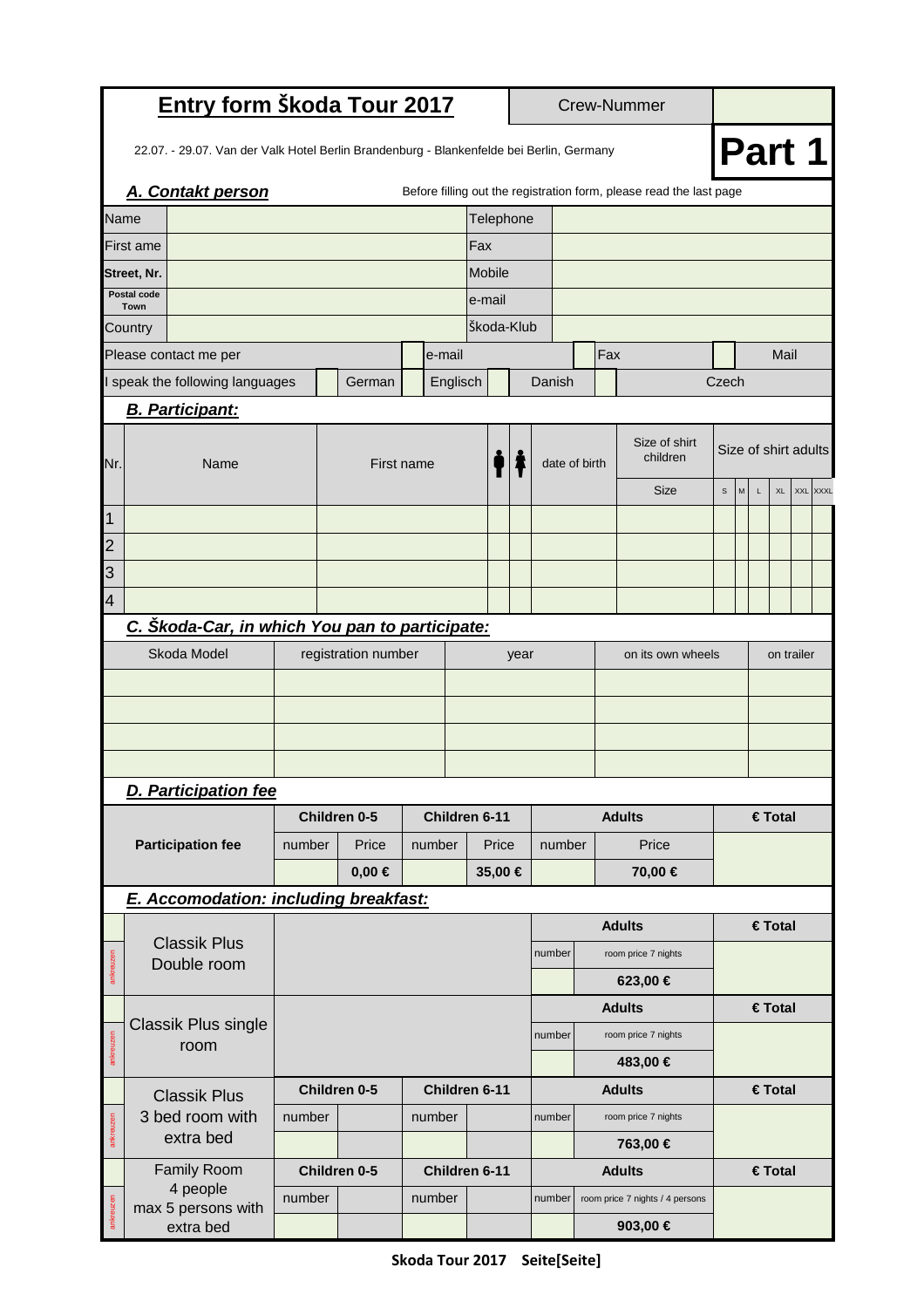| <u>Entry form Škoda Tour 2017</u><br><b>Crew-Nummer</b>                                              |                                                                                                       |            |               |         |        |                  |                  |                  |
|------------------------------------------------------------------------------------------------------|-------------------------------------------------------------------------------------------------------|------------|---------------|---------|--------|------------------|------------------|------------------|
| Price for 7 nights<br>number<br>Extra bed for family room according to availability 20,00 $\epsilon$ |                                                                                                       |            |               |         |        |                  | € Total          |                  |
| per bed / night<br>140,00 €                                                                          |                                                                                                       |            |               |         |        |                  |                  |                  |
| . The room rate includes breakfast. Indoor swimming pool, sauna, hotel car park are free of charge.  |                                                                                                       |            |               |         |        |                  |                  |                  |
| All rooms have bath with shower and bath, WC, satellite TV (German & internal programs)              |                                                                                                       |            |               |         |        |                  |                  |                  |
|                                                                                                      | Telephone, balcony or terrace.                                                                        |            |               |         |        |                  |                  |                  |
| <b>F.Meals</b>                                                                                       | Price is valid for the entire stay = $7x$ dinner                                                      |            |               |         |        |                  |                  |                  |
|                                                                                                      | Children 0-5                                                                                          |            | Children 6-11 |         |        |                  | Adults           | $\epsilon$ Total |
| 6x Dinner<br>+1x Barbecue                                                                            | number                                                                                                | Price      | number        | Price   | number |                  | Price            |                  |
|                                                                                                      |                                                                                                       | $0,00 \in$ |               | 64,50 € |        |                  | 129,00 €         |                  |
| G. Camping                                                                                           |                                                                                                       |            |               |         |        |                  |                  |                  |
|                                                                                                      | The hotel has no pitches for tents and caravans, as no Connections are available in the outdoor area. |            |               |         |        |                  |                  |                  |
| H. Further<br>Price is for the entire stay = $7$ Accomodation                                        |                                                                                                       |            |               |         |        |                  | $\epsilon$ Total |                  |
| Dog<br>Per dog / one night 12,00€                                                                    |                                                                                                       |            |               |         |        |                  |                  |                  |
|                                                                                                      |                                                                                                       |            |               |         | number |                  | Price<br>84,00 € |                  |
| I. Extra whishes:                                                                                    |                                                                                                       |            |               |         |        |                  |                  |                  |
| We would like to stay near:                                                                          |                                                                                                       |            |               |         |        |                  |                  |                  |
| Notes, suggestions to the organizers                                                                 |                                                                                                       |            |               |         |        |                  |                  |                  |
|                                                                                                      |                                                                                                       |            |               |         |        |                  |                  |                  |
|                                                                                                      |                                                                                                       |            |               |         |        |                  |                  |                  |
|                                                                                                      |                                                                                                       |            |               |         |        |                  |                  |                  |
| J. Total cost                                                                                        |                                                                                                       |            |               |         |        |                  |                  |                  |
|                                                                                                      |                                                                                                       |            |               |         |        | $\epsilon$ Total |                  |                  |
| Total amount for accomodation, meals, participation fee (part 1 of entry form)                       |                                                                                                       |            |               |         |        |                  |                  |                  |
| Total amount for trips (part 2)                                                                      |                                                                                                       |            |               |         |        |                  |                  |                  |
| <b>Grand total:</b>                                                                                  |                                                                                                       |            |               |         |        |                  |                  |                  |

|      | by registering at. E-mail applies your name as a signature |
|------|------------------------------------------------------------|
| Date | Signature                                                  |

## **Deadline: 15/02/2017**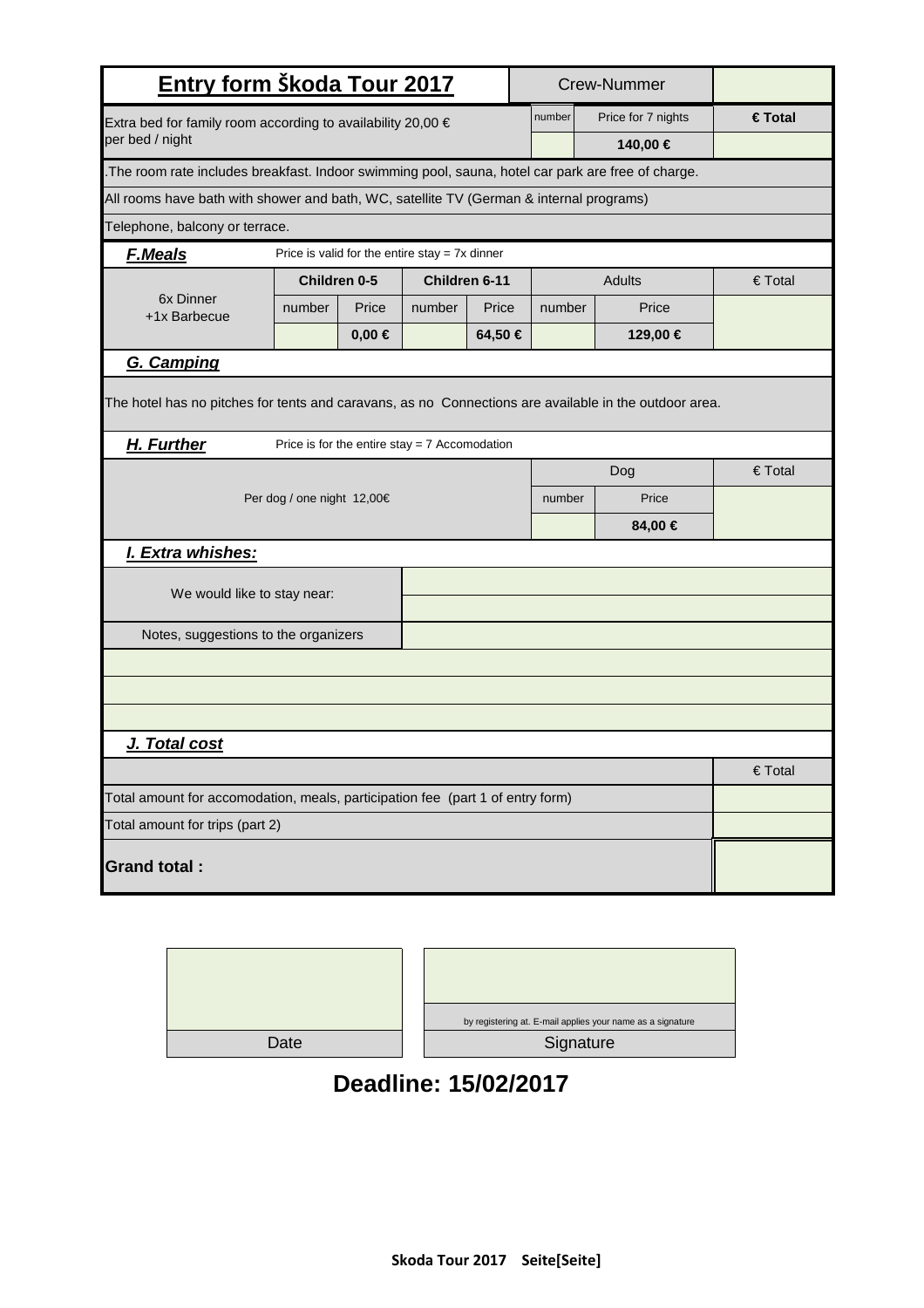# **Entry form Škoda Tour 2017** Crew-Nummer

22.07. - 29.07.2017 Van der Valk Hotel Berlin Brandenburg - Blankenfelde bei Berlin Germany

**Part 2**

Below you will find the trips and the events offered during Škoda Tour 2017

In case the minimum number of 50 persons per trip is not reached we reserve the right to cancel the trip

|                                                                                                                                                                                                                                                               | <b>Information on trips</b>                                                                                                                                                                                                                                                           | <b>Date</b>            | Number of<br>persons | Price per<br>person | <b>Total</b> |  |
|---------------------------------------------------------------------------------------------------------------------------------------------------------------------------------------------------------------------------------------------------------------|---------------------------------------------------------------------------------------------------------------------------------------------------------------------------------------------------------------------------------------------------------------------------------------|------------------------|----------------------|---------------------|--------------|--|
| 1 <sub>1</sub>                                                                                                                                                                                                                                                | Škoda Tour Rallye, incl. Lunch                                                                                                                                                                                                                                                        | Sunday<br>23.7.17      |                      | $0,00 \in$          | $0,00 \in$   |  |
| 2.                                                                                                                                                                                                                                                            | Bus trip to the "Spreewald"<br>$\rightarrow$ Bus trip from the hotel to Lübbenau<br>$\rightarrow$ joint boat trip through the Spreewald<br>$\rightarrow$ Lunch<br>$\rightarrow$ 2 hours individual free time in the harbor in Lübbenau<br>$\rightarrow$ Return to the hotel           | Tuesday,<br>25.7.17    |                      | 55,00 €             |              |  |
| 3.                                                                                                                                                                                                                                                            | <b>City tour through Berlin</b><br>$\rightarrow$ Bus trip from the hotel to Berlin<br>$\rightarrow$ City tour with guide through Berlin<br>$\rightarrow$ Lunch<br>$\rightarrow$ Individual leisure time in the center of Berlin<br>$\rightarrow$ Rerurn to the hotel                  | Thursday,<br>27.7.17   |                      | 49,00 €             |              |  |
| 4.                                                                                                                                                                                                                                                            | <b>Cocktail School</b><br>$\rightarrow$ in the Havanna Bar in Van der Valk Hotel<br>$\rightarrow$ learn how to mix stylish cocktails<br>$\rightarrow$ with a professional bartender<br>$\rightarrow$ taste the mixed drinks<br>$\rightarrow$ Certificate for successful participation | $17:00 -$<br>19:30 Uhr |                      | 29,50 €             |              |  |
| Calculate the total ammount of part 2 of the entry form and tranfer to part1!                                                                                                                                                                                 |                                                                                                                                                                                                                                                                                       |                        |                      |                     |              |  |
| Individual trips with your own car may be planned by you. At arrival you will receive information on<br>Skoda Tour 2017 including suggestions for trips<br>Please send us part 2 of the entry form even if you do not whish to participate in any trip/event. |                                                                                                                                                                                                                                                                                       |                        |                      |                     |              |  |
|                                                                                                                                                                                                                                                               |                                                                                                                                                                                                                                                                                       |                        |                      |                     |              |  |

## **There is only a limited possibility to book at Berlin afterwards !!**

date

| by registering at. E-mail applies your name as a signature |  |  |  |  |  |  |
|------------------------------------------------------------|--|--|--|--|--|--|
| Signature                                                  |  |  |  |  |  |  |